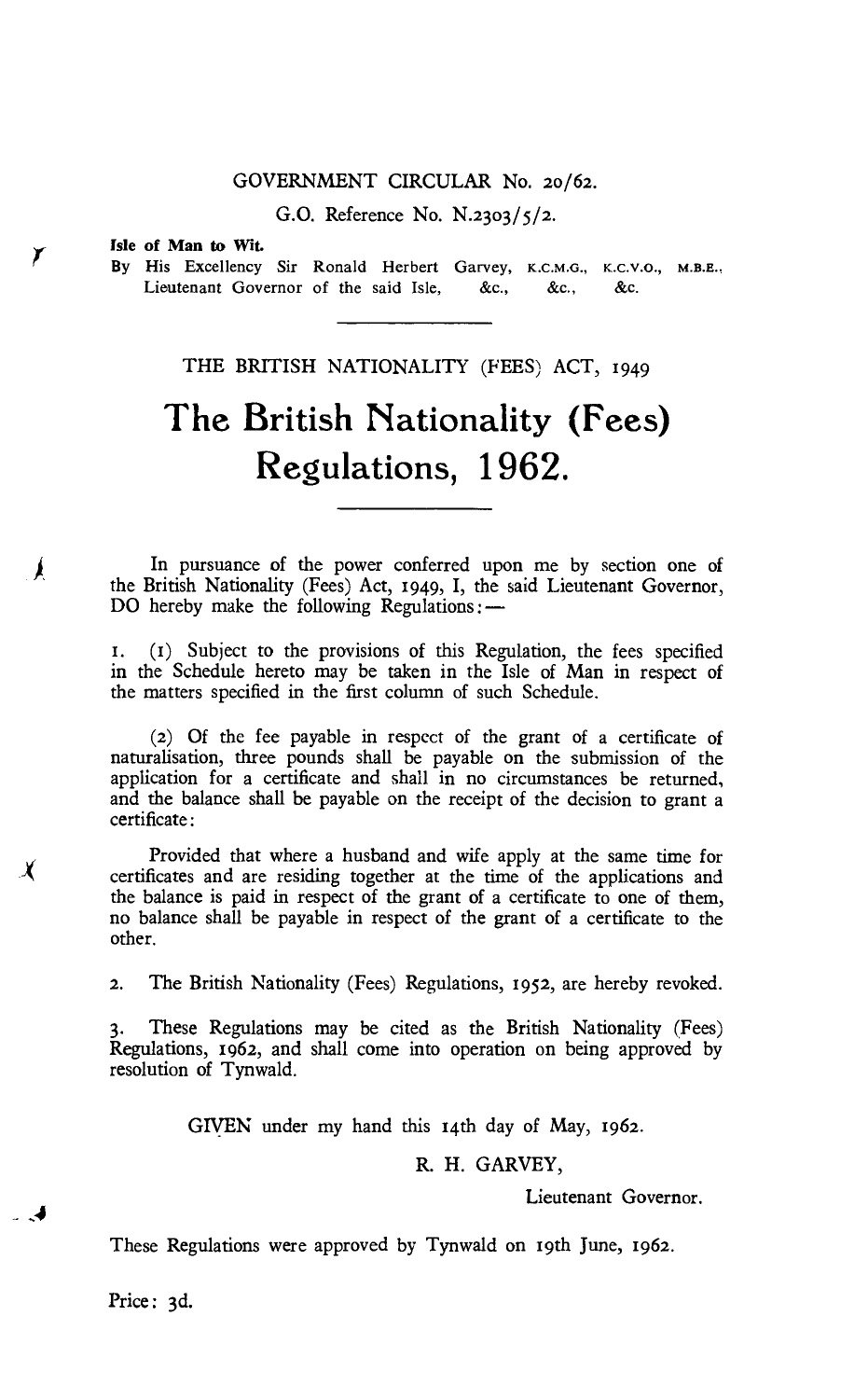## **SCHEDULE**

## TABLE OF FEES

| Matter in which fee may be taken                                                                                                                                   | Amount of Fee     |
|--------------------------------------------------------------------------------------------------------------------------------------------------------------------|-------------------|
| Registration of a woman who is a British protected person<br>or an alien as a citizen under $s.6(z)$ of the British<br>Nationality Act, 1948                       | $I$ $I$ $O$ $O$   |
| Registration of a minor who is a British protected person<br>or an alien as a citizen under s.7 of the British<br>Nationality Act, 1948-                           |                   |
| If application for the minor's registration was made at<br>the same time as an application by one of his<br>parents for a certificate of naturalisation            | I IO 1<br>$\circ$ |
| In other cases-<br>If the minor is a British protected person                                                                                                      | 60<br>$\circ$     |
| If the minor is a alien $\ldots$ $\ldots$ $\ldots$ $\ldots$ $\ldots$<br>Grant of a certificate of naturalisation-                                                  | 12 IO<br>٥        |
| To a British protected person<br>$\mathbf{1}$ . The contract of $\mathbf{1}$                                                                                       | 12 IO 0           |
| To an alien $\ldots$ $\ldots$<br>$\sim$<br>$\cdots$<br>$\sim 100$                                                                                                  | 250<br>$\circ$    |
| Grant of a certificate of citizenship in case of doubt                                                                                                             | $I2$ $I0$ $O$     |
| Witnessing the signing of an application or declaration for<br>the purposes of the British Nationality Act, 1948<br>$\sim$                                         | $\sim$<br>o       |
| Administering the Oath of Allegiance                                                                                                                               | 5.<br>$\circ$     |
| Registration of a declaration of intention to resume British<br>Nationality or of renunciation of citizenship                                                      | $I$ $I$ $O$ $O$   |
| Supplying a certified true copy of any notice, certificate,<br>order, declaration or entry given, granted or made by or<br>under the British Nationality Act, 1948 | 10 O              |

À

ℷ

 $\sum_{i=1}^{n}$ 

### EXPLANATORY NOTE

*(This Note is not part of the Order but is intended to indicate its general purport.)* 

These Regulations increase the fees for the purposes of the British Nationality (Fees) Act, 1949.

The fee for the registration as a citizen of the United Kingdom and Colonies of a woman who is a British protected person or an alien and has married a citizen of the United Kingdom and Colonies is increased from  $f_I$  to  $f_I$  ros.